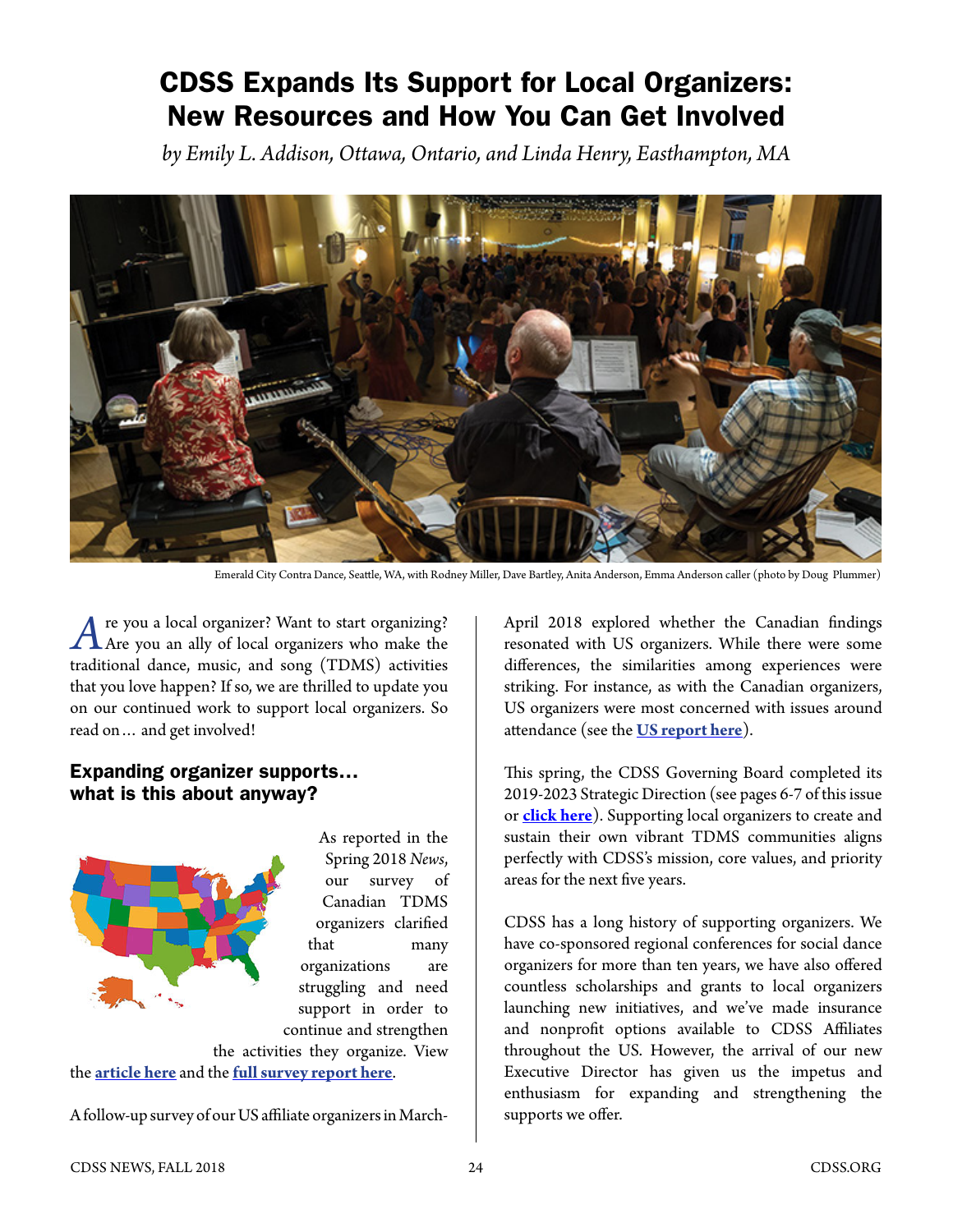#### Recent actions taken on behalf of organizers

Over the last six months, we have implemented some of the top recommendations from the organizer studies.

## ORGANIZERS RESOURCE PORTAL



This summer we launched the new Organizers Resource Portal (aka "The Portal"), a section of the CDSS website that gathers a wide range of information in one place to help local organizers easily find information for planning and decision making. Currently The Portal houses CDSS-created resources as well as some key resources from other organizations and events. Updating it will be an ongoing project, and we'll be reaching out to YOU for help. You can find **[The Portal here](https://www.cdss.org/resources/how-to/organizers-resources)**.

#### WEB CHAT SERIES



In June, we launched a web chat series to provide a live learning opportunity on topics of importance to organizers in communities throughout North America. Our first web chat centered around boosting attendance,

with 65 organizers participating in the live discussion. We are invigorated by the feedback and are planning another web chat for September 20th. Please refer to the announcement on page 5 for details on how to participate. The audio/slides from the first web chat are posted in The Portal, and you can find out about upcoming web chats by joining the new organizer e-blast list (**[bit.ly/2sqQr4B](https://bit.ly/2sqQr4B)**).

### SHOP TALK ORGANIZERS E-BLAST

Our third new initiative was launched in August. Four times a year, the *Shop Talk* e-blasts will offer interesting resources, highlight best practices, and share inspirational stories. We'll also use these quarterly emails to announce upcoming learning opportunities

such as web chats or organizer conferences. Sign up at **[bit.ly/2sqQr4B](https://bit.ly/2sqQr4B).**



### Looking to the Future, and YOUR help!

As the individuals leading this work on behalf of CDSS, we are excited about how these initiatives will support local organizers. If we can harness **YOUR HELP**, our efforts will be even more successful, and we can continue to build on the work we're doing.

Here are some ways to get involved:

- **Sign up for Shop Talk:** If you aren't already on our organizer e-blast list, please consider joining and also contributing material. **[bit.ly/2sqQr4B](http://bit.ly/2sqQr4B)**
- **Submit resources for The Portal:** If you're proud of the work your community is doing, we encourage you to submit resources/ideas/samples/ stories that you think other organizers will find useful. While we have a fair amount of resources to date, your additions will make it even better. Contribute at **[cdss.org/share-your-resource](http://cdss.org/share-your-resource)**
- **Join CDSS** Becoming an individual/family or Affiliate group member not only provides financial support to CDSS, but it also allows us to approach large funders from a strengthened position, showing our reach throughout North America. If you appreciate the work we do, please promote CDSS membership, and consider an additional donation to support this work! [Join/Renew](http://www.cdss.org/join-renew)

All of us at CDSS are invested in the work of local organizers as they make the traditions we love happen. Many of the staff and Governing Board members are local organizers of TDMS activities so we know the heavy lifting involved. We are all strengthened by working together, sharing what we know, and encouraging each other to continue to build thriving traditions for the decades and generations to come. Let's keep at it together!